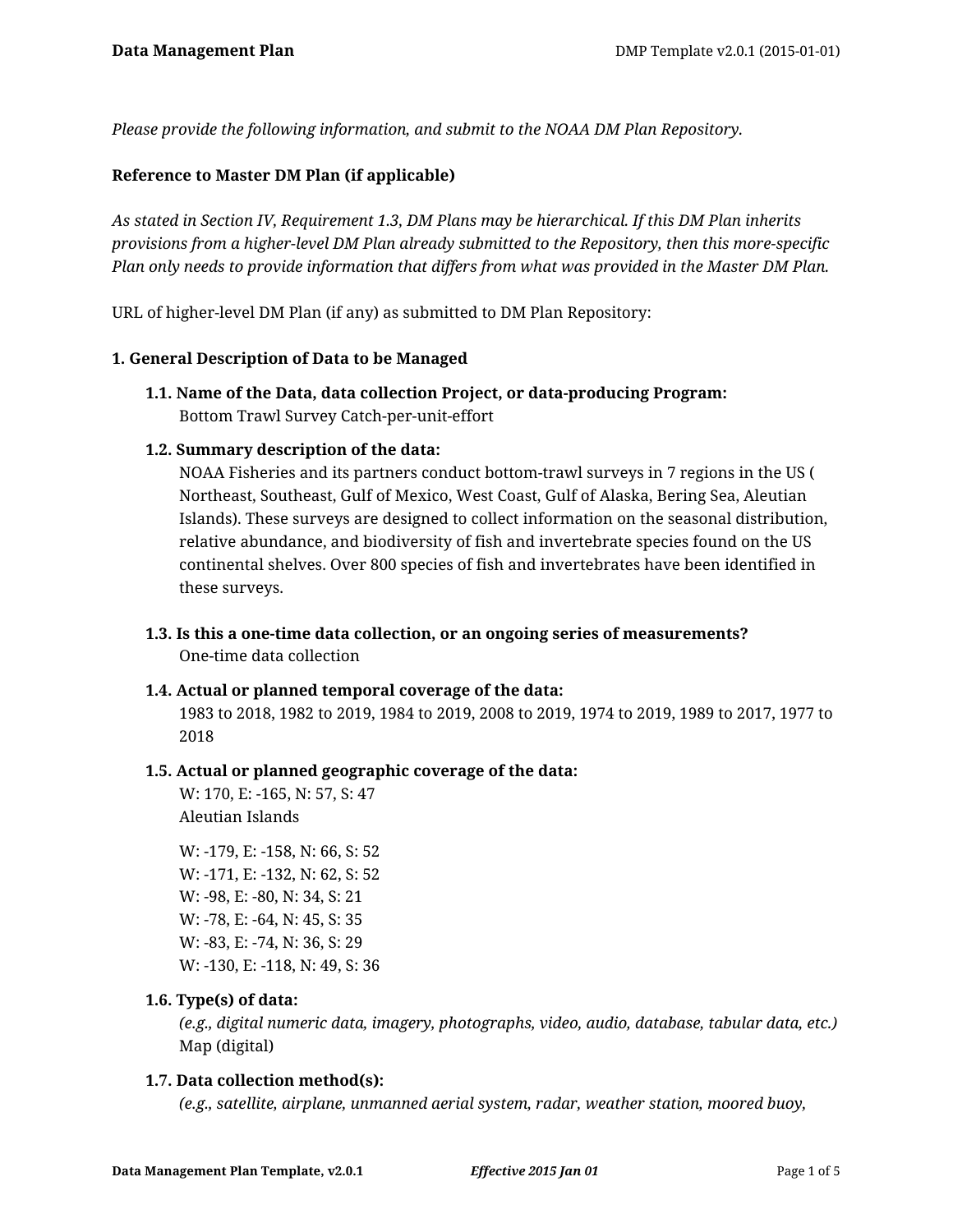*research vessel, autonomous underwater vehicle, animal tagging, manual surveys, enforcement activities, numerical model, etc.)*

### **1.8. If data are from a NOAA Observing System of Record, indicate name of system:**

**1.8.1. If data are from another observing system, please specify:**

### **2. Point of Contact for this Data Management Plan (author or maintainer)**

**2.1. Name:**

John F Kennedy

- **2.2. Title:** Metadata Contact
- **2.3. Affiliation or facility:**
- **2.4. E-mail address:**

john.f.kennedy@noaa.gov

**2.5. Phone number:** 301-427-8149

#### **3. Responsible Party for Data Management**

*Program Managers, or their designee, shall be responsible for assuring the proper management of the data produced by their Program. Please indicate the responsible party below.*

**3.1. Name:** Timothy J Haverland

**3.2. Title:** Data Steward

#### **4. Resources**

*Programs must identify resources within their own budget for managing the data they produce.*

# **4.1. Have resources for management of these data been identified?**

# **4.2. Approximate percentage of the budget for these data devoted to data management ( specify percentage or "unknown"):**

# **5. Data Lineage and Quality**

*NOAA has issued Information Quality Guidelines for ensuring and maximizing the quality, objectivity, utility, and integrity of information which it disseminates.*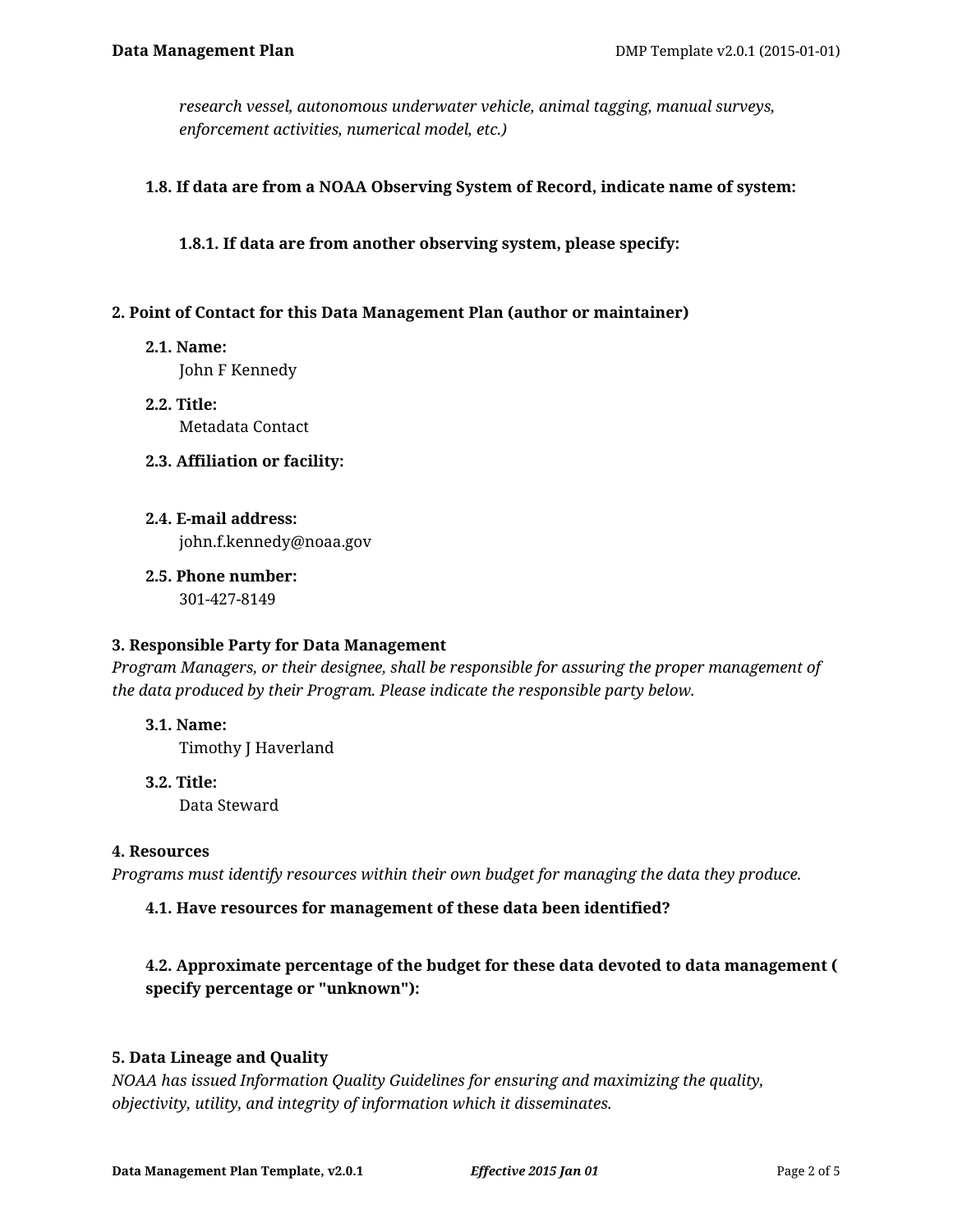# **5.1. Processing workflow of the data from collection or acquisition to making it publicly accessible**

*(describe or provide URL of description):*

Process Steps:

- 2022-03-07 00:00:00 - The data was downloaded from the above sources as raw bottom trawl survey data. Please refer to the original source for detailed metadata information on each trawl survey.

- 2022-03-07 00:00:00 - The raw survey data was then processed using an R script, which combined the individual files collected for each regional survey into one dataset with standardized names and units across all regions, and removing unnecessary columns. During this processing step, decisions where made to in some cases trim a regions data to either eliminate certain years or strata based on evaluation of survey coverage for those years or strata.

# **5.1.1. If data at different stages of the workflow, or products derived from these data, are subject to a separate data management plan, provide reference to other plan:**

# **5.2. Quality control procedures employed (describe or provide URL of description):**

### **6. Data Documentation**

*The EDMC Data Documentation Procedural Directive requires that NOAA data be well documented, specifies the use of ISO 19115 and related standards for documentation of new data, and provides links to resources and tools for metadata creation and validation.*

#### **6.1. Does metadata comply with EDMC Data Documentation directive?** No

#### **6.1.1. If metadata are non-existent or non-compliant, please explain:**

Missing/invalid information:

- 1.7. Data collection method(s)
- 4.1. Have resources for management of these data been identified?

- 4.2. Approximate percentage of the budget for these data devoted to data management

- 5.2. Quality control procedures employed
- 7.1. Do these data comply with the Data Access directive?
- 7.1.1. If data are not available or has limitations, has a Waiver been filed?
- 7.1.2. If there are limitations to data access, describe how data are protected
- 7.3. Data access methods or services offered
- 7.4. Approximate delay between data collection and dissemination
- 8.1. Actual or planned long-term data archive location

- 8.3. Approximate delay between data collection and submission to an archive facility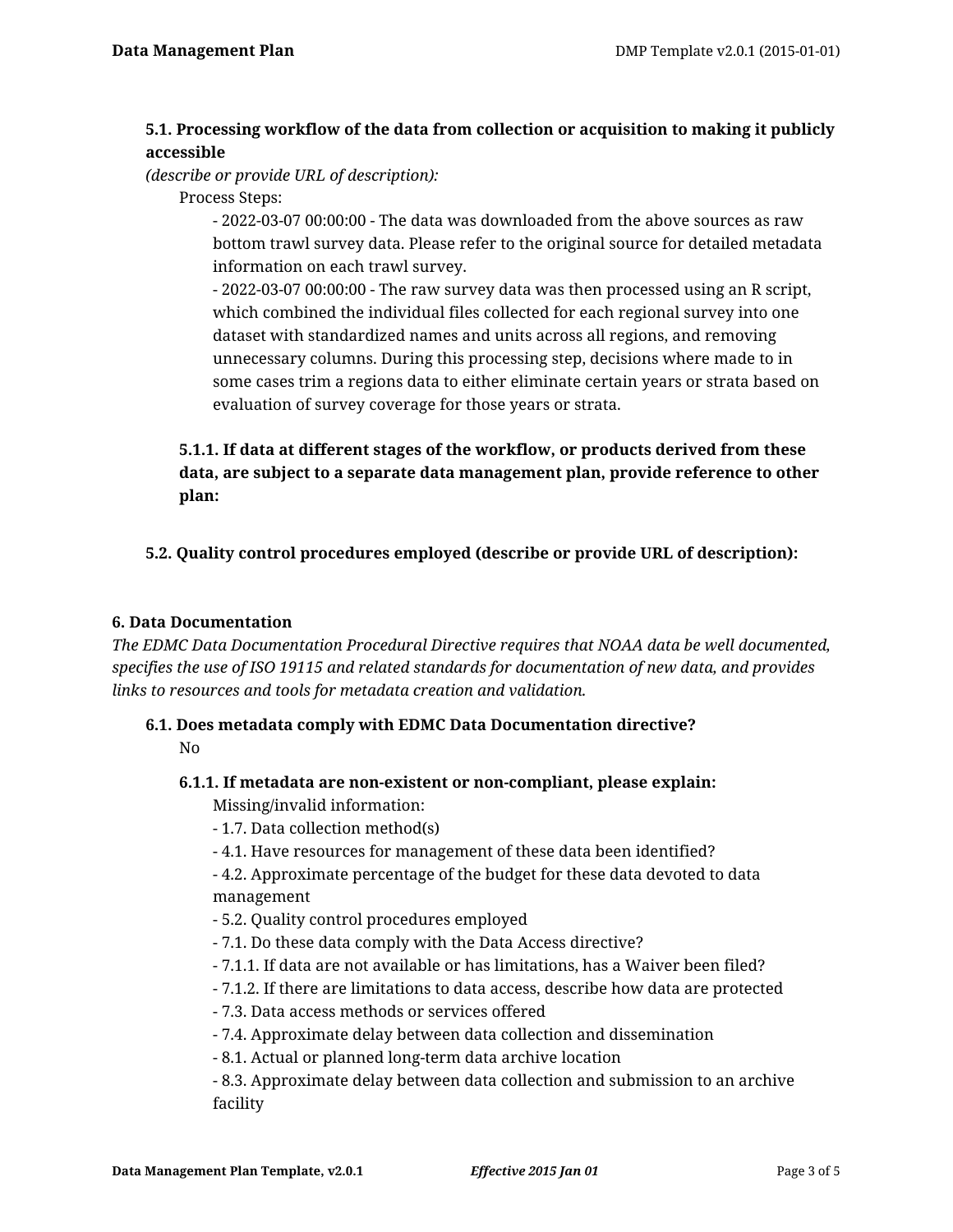- 8.4. How will the data be protected from accidental or malicious modification or deletion prior to receipt by the archive?

**6.2. Name of organization or facility providing metadata hosting:** NMFS Office of Science and Technology

**6.2.1. If service is needed for metadata hosting, please indicate:**

### **6.3. URL of metadata folder or data catalog, if known:**

https://www.fisheries.noaa.gov/inport/item/66891

### **6.4. Process for producing and maintaining metadata**

*(describe or provide URL of description):*

Metadata produced and maintained in accordance with the NOAA Data Documentation Procedural Directive: https://nosc.noaa.gov/EDMC/DAARWG/docs/EDMC\_PD-Data\_Documentation\_v1.pdf

### **7. Data Access**

*NAO 212-15 states that access to environmental data may only be restricted when distribution is explicitly limited by law, regulation, policy (such as those applicable to personally identifiable information or protected critical infrastructure information or proprietary trade information) or by security requirements. The EDMC Data Access Procedural Directive contains specific guidance, recommends the use of open-standard, interoperable, non-proprietary web services, provides information about resources and tools to enable data access, and includes a Waiver to be submitted to justify any approach other than full, unrestricted public access.*

# **7.1. Do these data comply with the Data Access directive?**

**7.1.1. If the data are not to be made available to the public at all, or with limitations, has a Waiver (Appendix A of Data Access directive) been filed?**

**7.1.2. If there are limitations to public data access, describe how data are protected from unauthorized access or disclosure:**

**7.2. Name of organization of facility providing data access:** NMFS Office of Science and Technology (OST)

#### **7.2.1. If data hosting service is needed, please indicate:**

### **7.2.2. URL of data access service, if known:**

https://services2.arcgis.com/C8EMgrsFcRFL6LrL/arcgis/rest/services/Aleutian\_Islands\_Survey\_Locati https://services2.arcgis.com/C8EMgrsFcRFL6LrL/arcgis/rest/services/Eastern\_Bering\_Sea\_Survey\_Loc https://services2.arcgis.com/C8EMgrsFcRFL6LrL/arcgis/rest/services/Gulf\_of\_Alaska\_Survey\_Location https://services2.arcgis.com/C8EMgrsFcRFL6LrL/arcgis/rest/services/Gulf\_of\_Mexico\_Survey\_Locatio